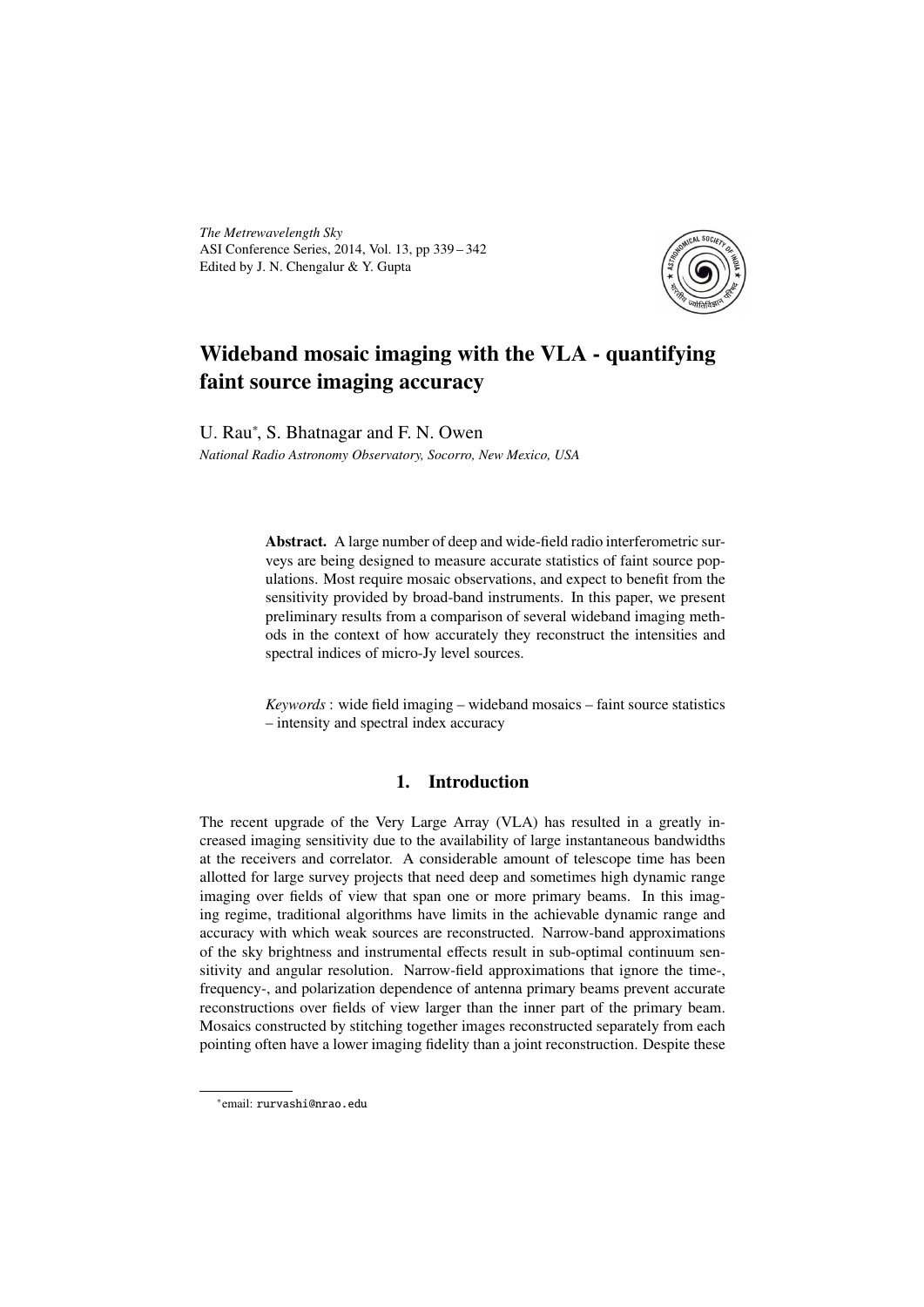drawbacks, all these methods are easy to apply using readily available and stable software and are therefore used regularly.

More recently-developed algorithms that address the above shortcomings also exist. Wide-band imaging algorithms (Sault & Wieringa 1994; Rau & Cornwell 2011) make use of the combined multi-frequency spatial frequency coverage while reconstructing both the sky intensity and spectrum at the same time. Wide-field imaging algorithms (Cornwell et.al. 2008; Bhatnagar et al 2008) include corrections for instrumental effects such as the w-term and antenna aperture illumination functions. Wideband A-Projection (Bhatnagar et al. 2013), a combination of the two methods mentioned above separates the frequency dependence of the sky from that of the instrument during wideband imaging. Finally, an algorithm to perform a joint mosaic reconstruction (Cornwell 1998) along with a wideband sky model and wideband primary beam correction has recently been demonstrated to work accurately and is currently being commissioned (Rau et al 2014)(in prep). These methods provide superior numerical results compared to traditional methods but they require all the data to be treated together during the reconstruction and need specialized software implementations that are optimized for the large amount of data transport and memory usage involved in each imaging run.

With so many methods to choose from and various trade-offs between numerical accuracy, computational complexity and ease of use, it becomes important to identify the most appropriate approach for a given imaging goal and to quantify the errors that would occur if other methods are used. This paper describes some preliminary results based on a series of simulated tests of deep wide-band and wide-field mosaic observations with the VLA.

### 2. Data simulation

A sky model was chosen to contain a set of 8000 point sources spanning one square degree in area. Intensities ranged between 1µ*J*y and 7*mJ*y plus one bright 100*mJ*y source, and followed a realistic source count distribution. Spectral indices ranged between 0.0 and -0.8 with a peak in the spectral index distribution at -0.7 plus a roughly Gaussian distribution around -0.3 with a width of 0.5. This source list is a subset of that available from the SKADS/SCubed simulated sky project (Wilman et al 2008).

Observations were simulated for a VLA mosaic at D-config and C-band with 46 pointings (of primary beams 6 arcmin in HPBW at 6 GHz) spaced 5 arcmin apart. 16 channels (or spectral windows) were chosen to span the frequency range of 4-8 GHz, and the *<sup>u</sup>*v-coverage corresponds to one pointing snapshot every 6 minutes, tracing the entire mosaic twice within 8.8 hours.

Visibilities were simulated per pointing, using the WB-A-Projection de-gridder (Bhatnagar et al. 2013) which used complex antenna aperture illumination functions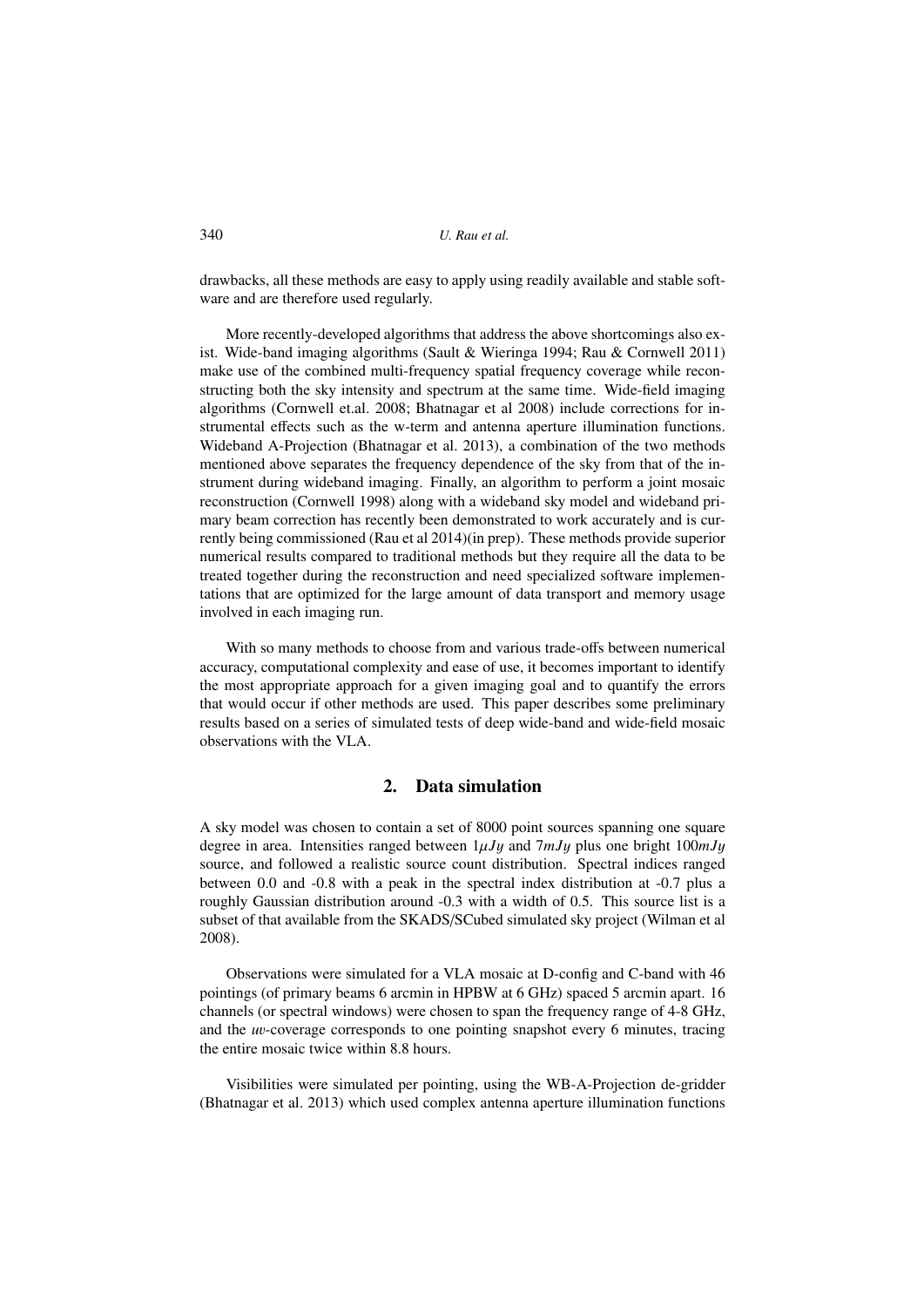#### *Wideband mosaic imaging accuracy* 341



Figure 1. Restored continuum intensity images : (LEFT) Cube + Joint Mosaic, (MIDDLE) Cube + AWP + Joint Mosaic, (RIGHT) MT-MFS + WB-AWP + Joint Mosaic. Intensity range shown : <sup>−</sup>5µ*J*y to <sup>+</sup>10µ*J*y.

to model primary beams that rotate with time, scale with frequency, and have polarization squint. No noise was added.

# 3. Imaging algorithms

The wideband mosaic dataset described above was imaged in a variety of ways. In all cases the data products were continuum intensity images and spectral index maps. Figure. 1 shows restored continuum mosaic images from the first, third and fifth algorithms described below.

- 1. Cube + Joint Mosaic : A joint mosaic reconstruction is performed separately per channel (spectral window). A mosaic primary beam correction is then done per channel, and all channels are smoothed to the angular resolution at the lowest frequency in the observation. Spectral models are then fit for each pixel/source and a weighted frequency average is done to form a continuum image.
- 2. Cube + AWP + Joint Mosaic : Same as above, but with narrow-band A-Projection per channel (spectral window) to account for beam rotation and squint.
- 3. MT-MFS + Stitched Mosaic : Each pointing is imaged separately using multiterm multi-frequency-synthesis followed by post-deconvolution wideband primary beam correction and adding all image patches together by weighting them by an average primary beam.
- 4. MT-MFS + WB-AWP + Stitched Mosaic: Each pointing is imaged separately using MT-MFS along with wideband A-Projection that eliminates the frequency dependence of the primary beam before the image modeling process. A post deconvolution correction of only the intensity image is required before a weighted average is done to combine images from all pointings.
- 5. MT-MFS + WB-AWP + Joint Mosaic : All data are imaged together, with a wideband sky model and antenna-, time-, frequency- and polarization-dependent primary beam correction during imaging with wideband A-Projection.